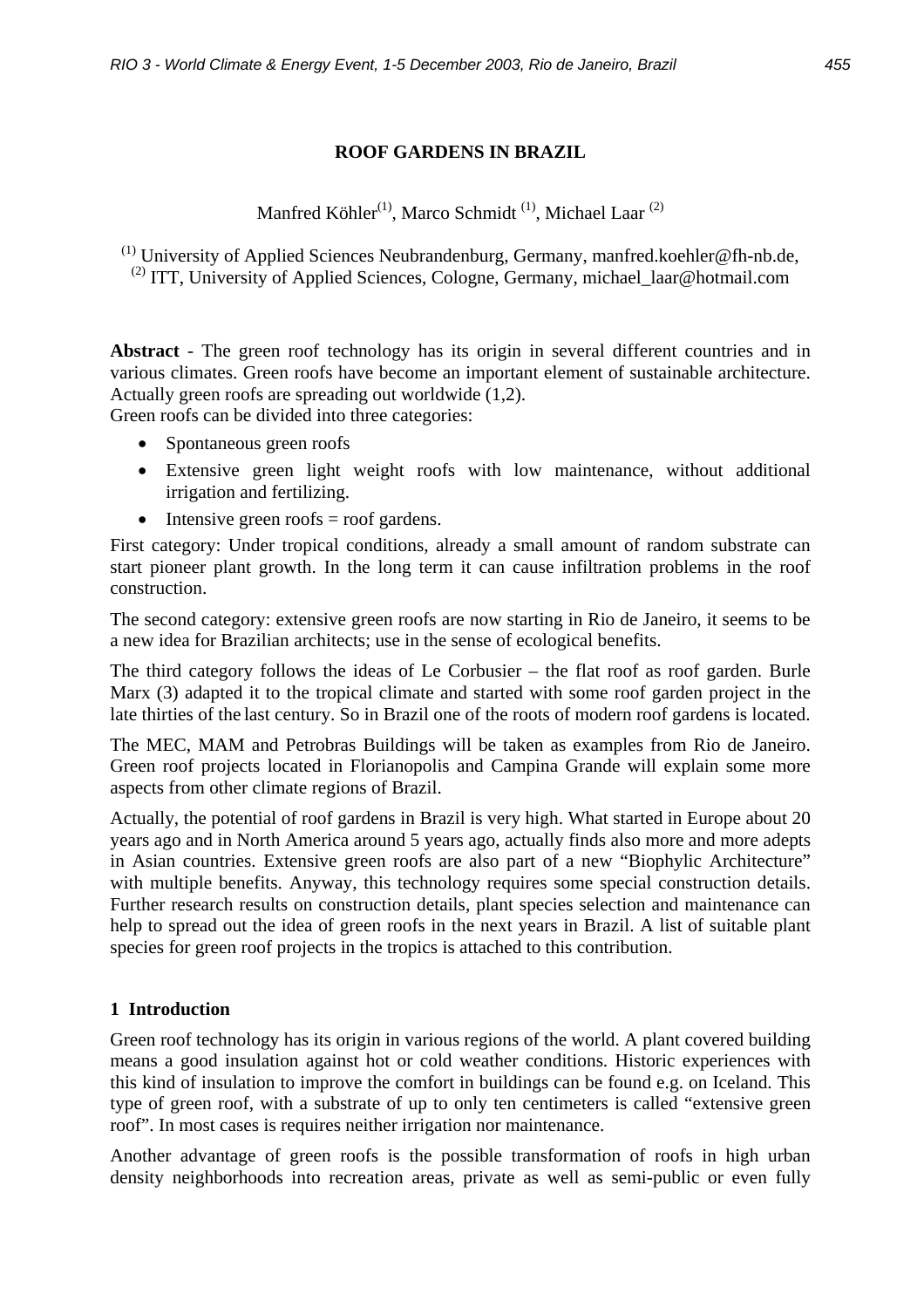public. The roof gardens of the Rockefeller Center in New York are a famous example from New York in the fourties. These areas require maintenance most similar to gardens, with special attention to the potential high wind loads on high rise buildings.

Looking back in history, both types of green roofs have very famous historic precursors. (see e.g. Koehler et al, 1993). In the past decades a considerable number of roof gardens were integrated as an important element of architecture worldwide (see, Osmundson, 1999).

In the last decades extensive green roofs became an important element of sustainable architecture, especially in Central Europe. In some regions of Germany, most of the new buildings were constructed with extensive green roofs.

Brazil, a huge country with the highest plant biodiversity in the world, has the potential for roof gardens with a huge amount of plant species. It may also improve the indoor climate in dwellings and reduce the need for cooling, due to its good thermal performance.

### **2 Situation in Brazil, Overview**

In the last past five years, the authors had the opportunity to visit a considerable part of Brazil. Here are the results on the actual situation of green roofs in Brazil.

#### *2.1 Extensive green roofs*

Under tropical conditions, plant growth starts immediately, if there is any kind of substrate. So weeds on roofs are very common. The same situation in Germany is called "spontaneous growth". This type of vegetation gives clues about the basic conditions of plant growth on roof tops. A typical problem of this spontaneous vegetation is infiltration, caused by the penetration of roots in roofs without a specific protective layer. A planned extensive green roof counts with several protective layers, so there is the warranty to get a well sealed roof for a long time, similar to roofs with tiles. Guidelines for extensive green roofs exist in Germany (see FLL, 2002), an adaptation to different climates might be helpful.

A small impression of extensive green roofs is possible to see on the terrace roof a thins growing medium of the MAM (Museum of Modern Arts) in Rio. Most common weeds are growing there after a short while on a thin layer of substrate. A first overview about plant species, which can be used on extensive green roofs (about 73 species) and roof gardens with only a thin substrate layer (about 53 species) was published by Agarez, 2001, (see table A1). It should be the basic list for further investigations. This light weight green roof construction is, up to now, quite unusual in Brazil.



Fig. 1: A spontaneous green roof on a small house Fig. 2: Extensive green roof on MAM Building, in Minas Gerais, Brazil.



Rio de Janeiro, Brazil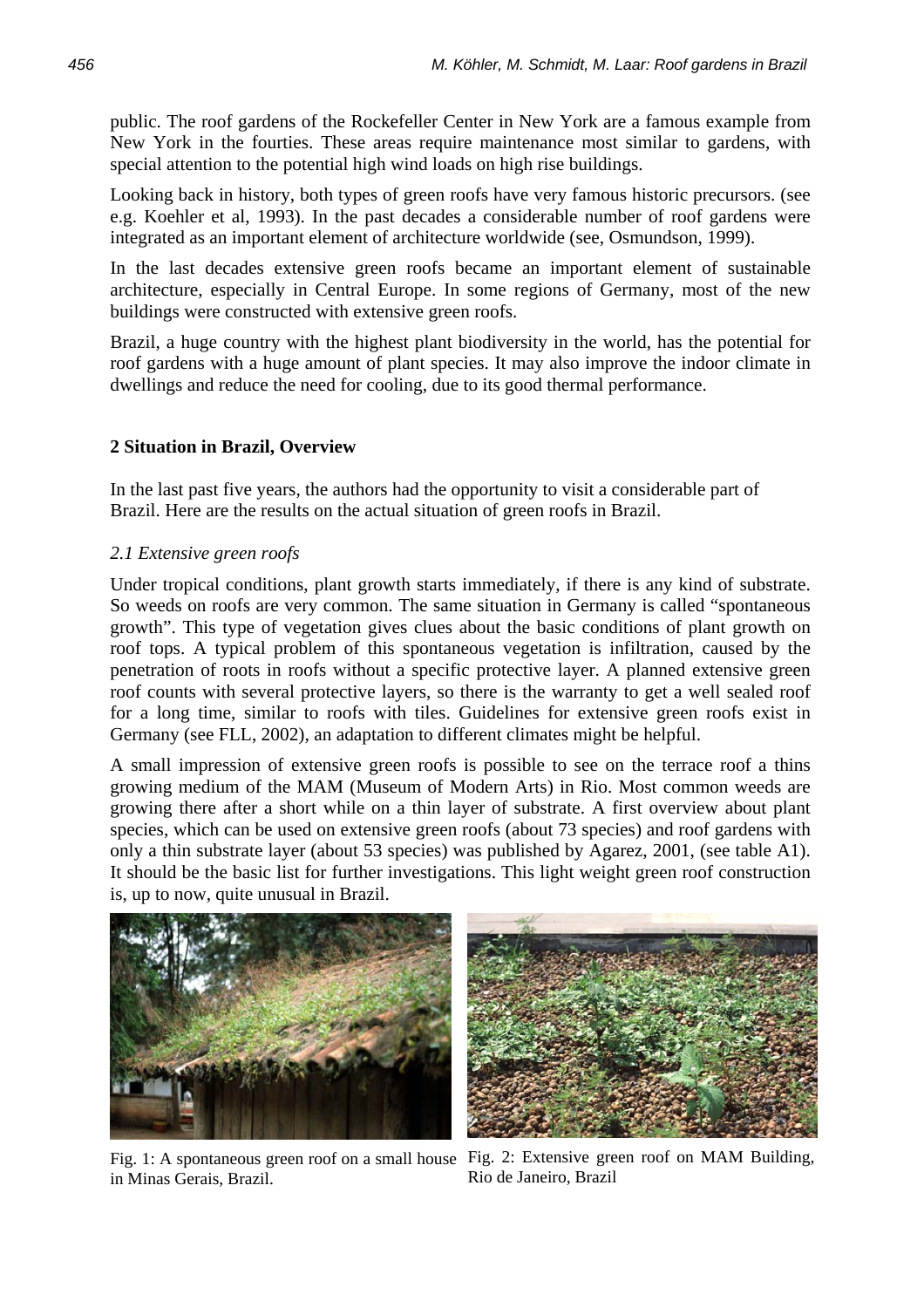## *2.2 Intensive Green Roofs - Roof Gardens*

Roof gardens in Brazil are closely linked with the artist and landscape architect Roberto Burle Marx. The building of the former Ministry of Education and Culture (MEC) from the end of the thirties of the last century, result of a cooperation between a Brazilian group of architects led by Luico Costa and consulted by Le Corbusier, represents one famous milestone of modern architecture. Its roof gardens, designed by Burle Marx, mark an important step in modern landscaping (see Koehler et al. 2001). The quality of the offices inside corresponds with the number of roof gardens on several floors. But the MEC-building is not unique: a couple of similar buildings with integrated roof gardens followed in the next decades. In Rio de Janeiro there are several buildings with roof gardens styled by Burle Marx, like the Faculdade da Arquitectura, Ilha do Fundão, from the sixties, the MAM (Museum of Modern Arts, by the Architect Reidy in 1953) (Siqueira, 2002) and both Petrobras buildings in downtown Rio, designed by Gandolfi in 1968 (see Eliovson, 1999). Also the new Petrobras Building from the eighties, situated close to the famous soccerstadium of Maracanã, counts with roof gardens. Other landscape architects have realized numerous roof gardens since then. A couple of the latest City Malls (see Fig. 3), have been realized with roof gardens. It becomes fashionable to have landscaping inside the buildings and above parking decks. Roof gardens can cover ugly technical constructions on the roof, like the exhaust units of air conditioning systems.



Fig. 3: Example of a new city mall with "roof greenery" The parking lots are located on the same level as waterfall and park.

Fig. 4: Florianopolis: Extensive green roof construction with solar heating systems over parking lots. Green roof with *Delosperma othona.*



eastern part of Brazil in Campina Grande. Fig. 6: A nice intensive Roof garden on the famous old fashioned Gloria Hotel, Rio).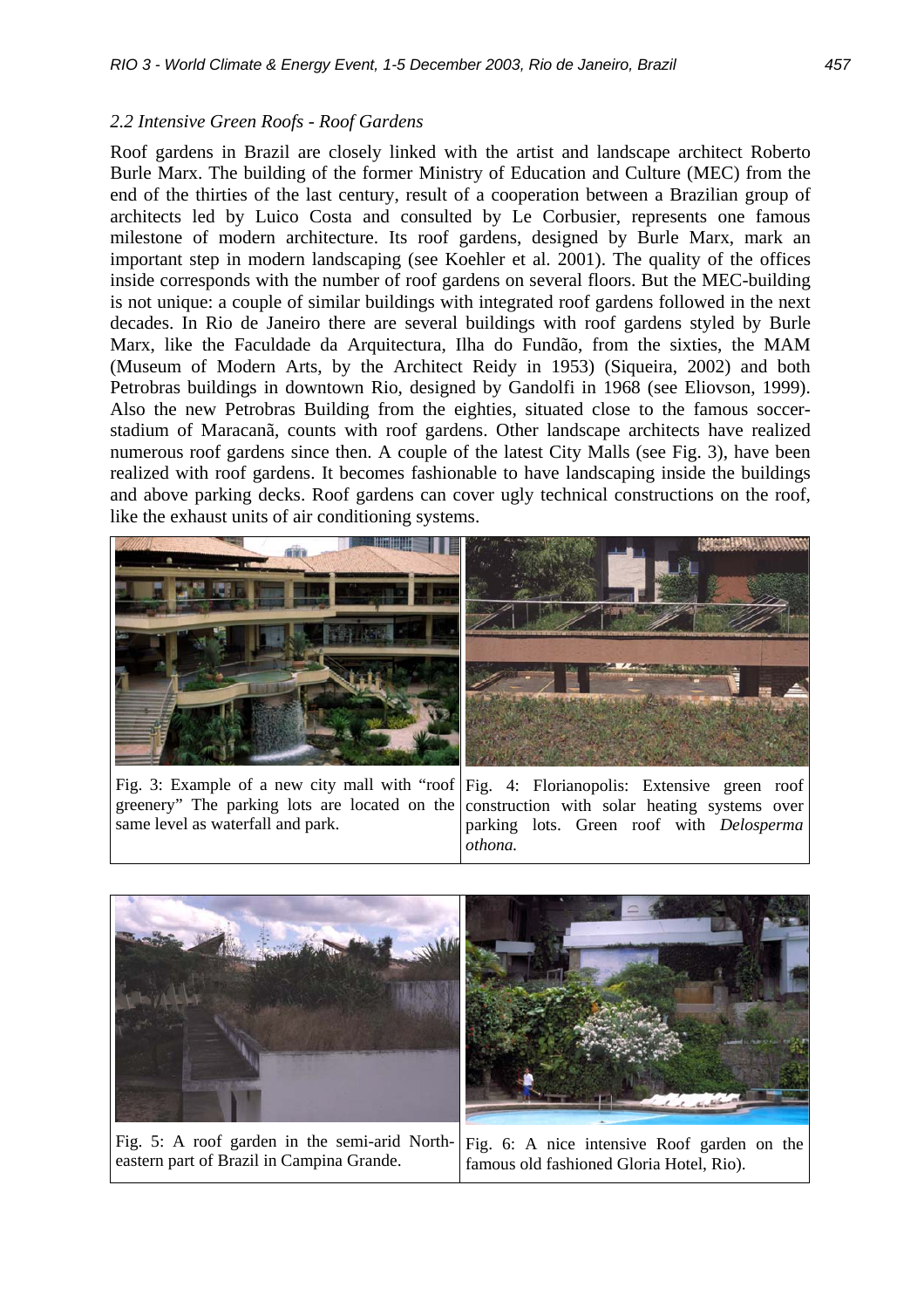Most of these projects are well designed, aesthetically as well as technically. From other cities a few roof garden projects are known, e.g. from São Paulo (see Delduque, 2001). A famous hotel complex at the shoreline of Florianopolis (see Fig. 4) reduces the optical impact of its built density by greened roofs. A swimming pool, parking lots and further constructions are also hidden by green cover. Solar heating systems are partly integrated in these green roofs.

Are roof gardens also possible in arid areas? One example from Campina Grande in the North-East of Brazil demonstrates it. This complex consists of an area with a substrate layer of about 40 cm substrate and another part with a substrate layer of about  $10 - 20$  cm. An initially integrated irrigation system is damaged, so only plants adapted to the semi-arid survived. The vegetation layer consists mainly of shrubs and succulents. The initially desired optical aspect has been changed, while it still functions for roof shading.

### **3 Vision**

The green roof community worldwide grows rapidly. It seems to be a new style in architecture to combine buildings and greenery. Not only green roofs, but also green facades will be explored by vegetation systems. The combination of architecture and nature is a growing theme in contemporary architecture (e.g. see Schneider, 2002). The positive impact by organic elements to the architecture is called "Biophilic design" (Keller, 2003). It can be seen as the beginning of an experimental combination of different elements in order to achieve a sustainable architecture. There doesn't exist only one solution for all climate regions and types of buildings, therefore further R&D is necessary. The construction technique differs in some way from conventional roofs and must be improved in order to serve under different climatic conditions and different types of buildings. In some parts of Germany, green roofs already become quite usual for new flat buildings. There is still a long way to go to optimize green roofs for tropical conditions. After first simulation results expectations are high, that the benefits of green roof systems are even more expressive in the tropics than in temperate regions (Schmidt, 2002). Shade, ventilation and greenery together can reduce the thermal stress of tropical cities and therefore also the need for energy intensive need for air conditioning (Laar, 2002).

#### **4 References**

Agarez, F. (2001): Projecto Naturación – Florula con potencial de recubrimiento, In: Material didáctico del Curso "Naturación de Areas Construidas y Desarrollo sustentable de Ciudades. CD produced by the Joint International Project "Agribusiness Environmental Protection".

Delduque, M., (2001): Onde fica este Bosque? Natureza, Junio, 38 – 45.

Eliovson, S. (1999): The garden of Roberto Burle Marx. Timber Press (Portland) USA.

FLL (ed.) (Forschungsgesellschaft Landschaftsentwicklung Landschaftsbau) (2002): Richtlinie für die Planung, Ausführung und Pflege von Dachbegrünungen. Dachbegrünungsrichtlinie, (Bonn) (see: FLL.de).

Keller, S. (2003): New Roof for a new Century. Keynote Presentation. Proc. 2th Annual International Conference EBA New York.

Köhler, M., Schmidt M., Grimme F.W., Laar M., Assunção V.L., Tavarez, S.: (2001): Green roofs. Proc. 18<sup>th</sup> Int. Conf. On Passive and Low Energy Architecture. 493 - 497.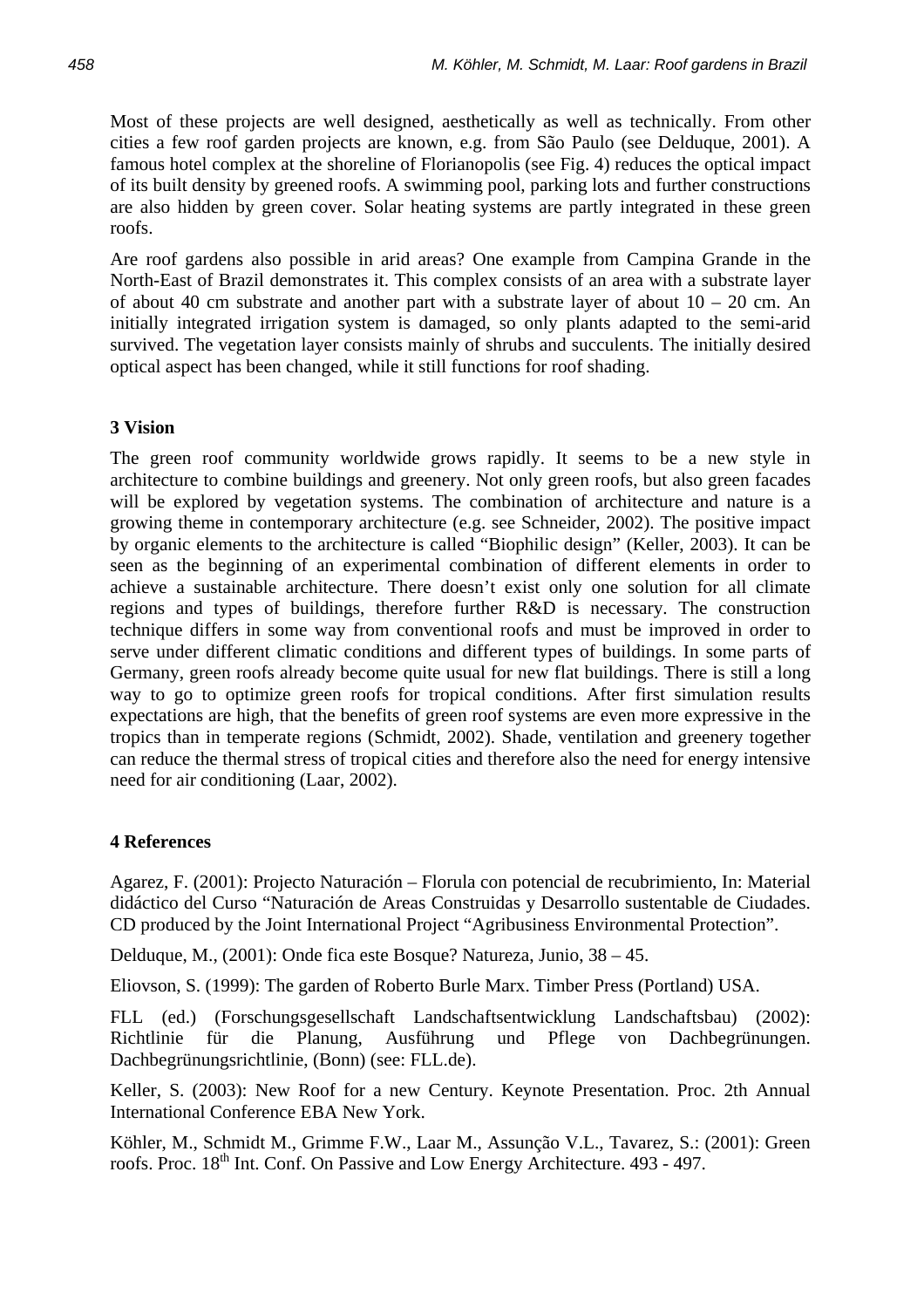Köhler, M; Schmidt, M.; Grimme, F.W.; Laar, M.; Paiva, V.L. u. Tavares, S. (2002): Green roofs in temperate climates and in the hot-humid tropics far beyond the aesthetics. Environmental Management and Health. 13: 4: 382 – 391.

Laar, M. (2002): Energy efficient urbanism and architecture. In: Laar/Knecht: Sustainable Revitalization of Tropical Cities. Rio de Janeiro / Berlin

IVIG/COPPE/UFRJ, (2002): Proposta de Experimento de Naturação em modulos experimentais.

Osmundson, T. (1999): Roof Gardens. Norton. New York.

Pietzner, F. (2003): Anpassung eines Verfahrens zur Anspritzbegrünung von Bauwerksoberflächen unter den klimatischen Bedingungen des "Valle de Mexico" Diploma Work, Univ. Appl. Sciences. Neubrandenburg.

Schmidt, M (2002): Rain Water Use. In: Laar/Knecht: Sustainable Revitalization of Tropical Cities. Rio de Janeiro / Berlin

Schneider, S. (2002): Architektur und Natur. Baumeister. 99: (8): 27. Callwey.

Siqueira, B. (2002): Burle Marx. Cosac & Naify, Sao Paulo,

## **Annex**

Table A1: Species fit for green roofs in the hot and humid climate. (after Agarez 2001, modified)

| Species, with high potential to extensive Intensive roof garden species (Selection) |                                            |
|-------------------------------------------------------------------------------------|--------------------------------------------|
| green roofs: Species (Family).                                                      | <b>Ornamental plant species</b>            |
| Amaranthus deflexus (Amaranthaceae)                                                 | Acalypha reptans (Euphorbiaceae)           |
| A. hybridus, A. spinosus                                                            | Ageratum houstonianum (Compositae)         |
| Cleome affinis (Capardiaceae)                                                       | Anomatheca laxa (Iridaceae)                |
| Silene gallica (Caryophyllaceae)                                                    | Aptenia cordifolia (Aizoaceae)             |
| Chenopodium ambrosoides (Chenopodiaceae)                                            | Arachis repens (Leguminosae)               |
| Commelina benghalensis (Commelinaceae)                                              | Axonopus compressus (Poaceae)              |
| Acanthospermum australe (Compositae)                                                | Barieria repens (Acanthaceae)              |
| Ageratum conyzoides (Comp.)                                                         | Begonia ulmifolia (Begoniaceae)            |
| Ambrosia elatior (Comp.)                                                            | Calathea insignis (Marantaceae)            |
| Artemisia verlotorum (Comp.)                                                        | B. leopadina, C. rotundifolia, C. stromata |
| Bidens pilosa (Comp.)                                                               | Callisia repens (Commelinaceae)            |
| Eclipta alba (Comp.)                                                                | Callisia warszewiciana (Commelinaceae)     |
| Emilia sonchifolia (Comp.)                                                          | Cuphea gracilis (Lythraceae)               |
| Erigeron bonariensis (Comp.)                                                        | C. ignea                                   |
| Eupatorium pauciflorum (Comp.)                                                      | Episcia cupreata (Gesneriaceae)            |
| Gamaochaeta spicata (Comp.)                                                         | Envolvulus glomeratus (Convolvulaceae)     |
| Jaegeri hirta (Comp.)                                                               | E. pusillus (Convolv.)                     |
| Parthenium hysterophorus (Comp.)                                                    | Fittonia verschaffeltii (Acanthaceae)      |
| Porophyllum ruderale (Comp.)                                                        | Hemigraphis repanda (Acanth.)              |
| Senecio brasiliensis (Comp.)                                                        | Kalanchoe blossfeldiana (Crassulaceae)     |
| Siegesbecjia orientalis (Comp.)                                                     | Lampranthus productus (Aizoaceae)          |
| Sonchus oleraceus (Comp.)                                                           | Maranta bicolor (Marantaceae)              |
| Tagetes minuta (Comp.)                                                              | M. leuconeura var. Erythroneura            |
| Xantium cavanillesi (Comp.)                                                         | M. leuconeura var. Kerchoveana             |
| Ipomoea acuminata (Conv.), I. purpurea                                              | Oxalis vulcanicola (Oxalidaceae)           |